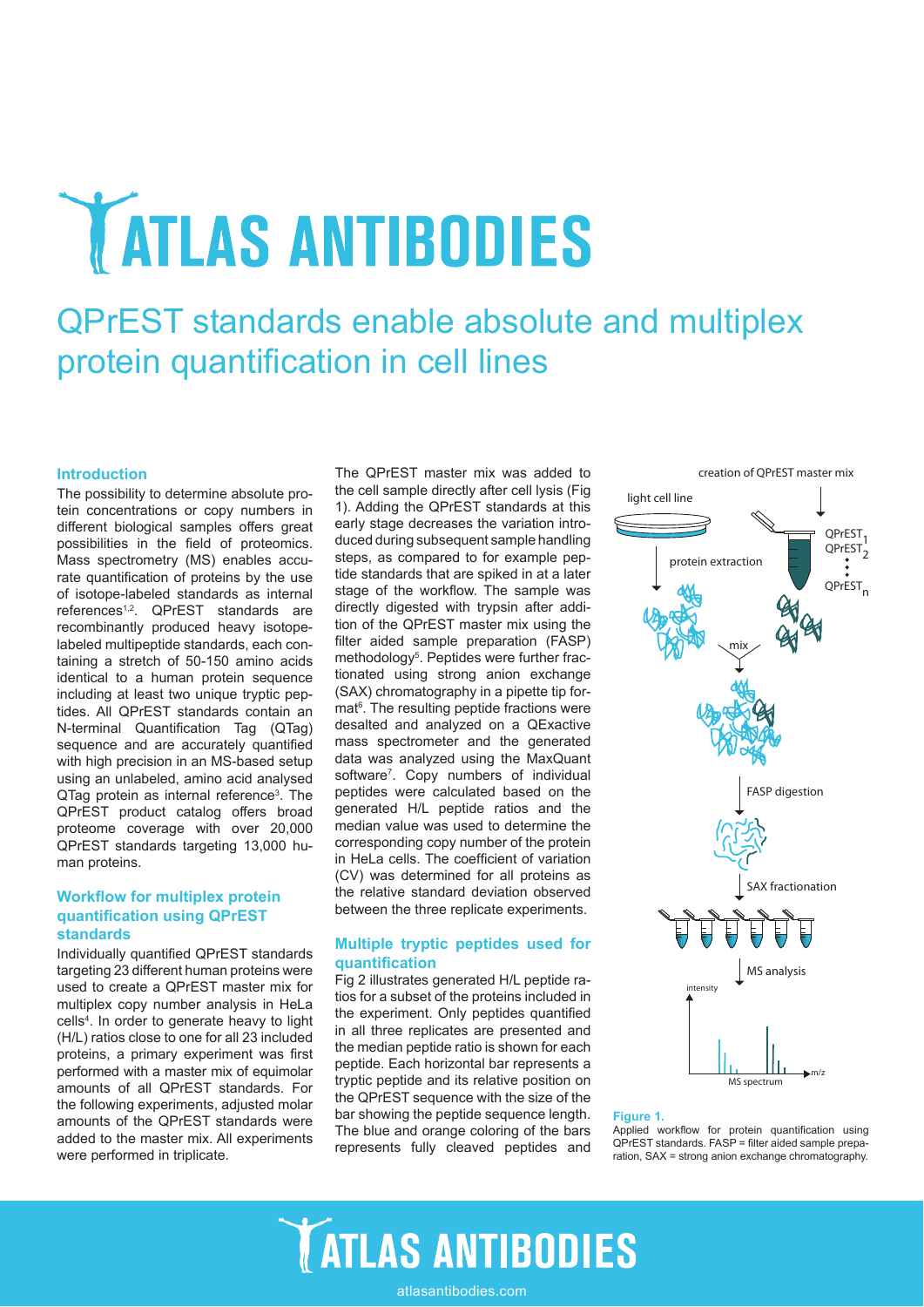

### **Figure 2.**

Quantifcation of proteins using QPrEST standards. Horizontal bars represent quantifed peptides, where fully cleaved peptides and peptides with one or two missed cleavages (MC) are shown in blue and orange, respectively. Only peptides quantifed in all three replicates are included. Peptide location within the QPrEST sequence is displayed on the x axis and the y axis shows heavy to light (H/L) peptide ratios. ANXA1 QPrEST1 = QPrEST22603, QPrEST2 = QPrEST22604.

peptides with one or two intact cleavage sites, respectively. It can be seen that the peptides align nicely on the y axis, meaning that the H/L peptide ratios are consistent for peptides across the QPrEST sequence. These data clearly show the benefts of including multiple peptides in protein quantification, as the ratio of one peptide can be verifed by data from additional tryptic peptides. Peptides with one or two missed cleavages in general show very similar ratios compared to the fully

## **Figure 3.**

Multiplex quantitative analysis of 23 proteins in HeLa cells using QPrEST standards. The number of peptides per protein ranged from 1 to 12 (left) and the median coefficient of variation was 12% when including all data (right). Black lines within each box show the median values. Outlying values are shown as circles. MCP = miscleaved peptides.

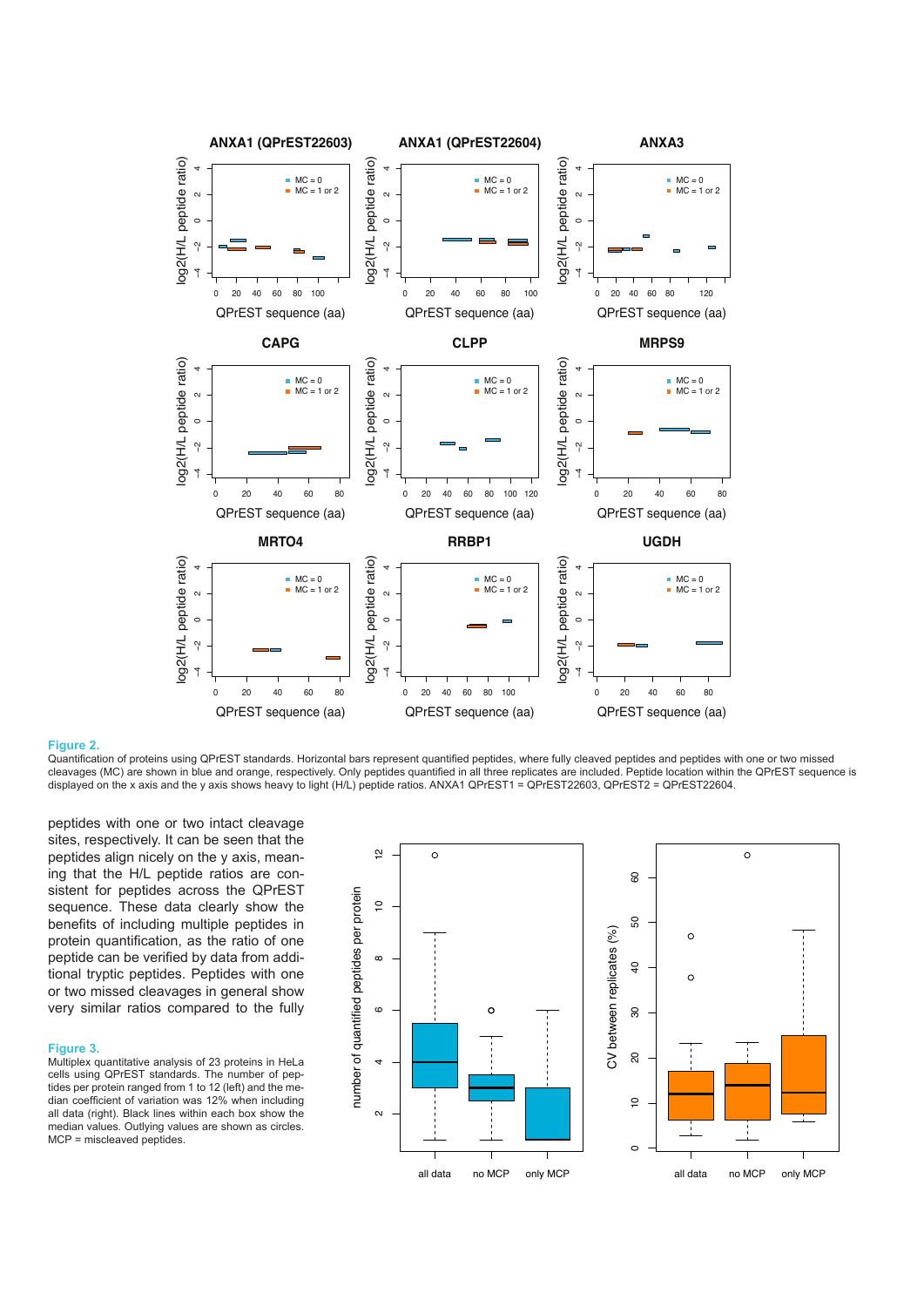cleaved peptides. By including them in the analysis these peptides can therefore contribute with additional quantitative information, further increasing the reliability of the analysis. The median peptide ratios used for quantifcation of these proteins are shown in table 1.

The average number of peptides used for quantifcation for each protein in this data set was 3.1 (median 3) when only including fully cleaved peptides. When also adding peptides with one or two intact tryptic cleavage sites, the average number of quantifed peptides per QPrEST standard was increased to 4.6 (median 4) (Fig 3). The number of peptides used for quantification ranged from one to six when only using fully cleaved peptides. This number increased to twelve when also including peptides with one or two missed cleavage sites.

## **Quantitative precision using QPrEST standards**

All analyses were performed in triplicate and the median value from the three replicates was used to determine the protein copy number in HeLa cells (Fig 4). The protein abundances ranged from 44,000 copies per cell for GOLGA4 to 20 million copies per cell for S100A4. For the 23

proteins included in this multiplex quantification, the median CV was 12.1% when including both fully cleaved peptides and peptides with one or two intact cleavage sites (Fig 3). After removing peptides with one or two missed cleavages from the dataset, the CV was slightly increased (median CV 13.9%) and hence including peptides with missed cleavages does not negatively affect quantitative precision. If only including peptides with one or two intact cleavage sites in the analysis, the obtained median CV was 12.3%. Product numbers for QPrEST standards included in the experiments are shown in table 2.

## **Protein copy numbers in HeLa Protein copy numbers in HeLa**



#### **Figure 4.**

Copy numbers for 23 proteins in HeLa cells determined using QPrEST standards. Error bars show standard deviation between three replicate experiments.

#### **Table 1.**

Quantifed peptides for eight example proteins. Only peptides quantifed in all three replicates are shown. Gene name, peptide sequence, median heavy to light (H/L) ratio and number of missed cleavages (MC) is shown for each quantifed peptide.

| Gene  | <b>Sequence</b>                 | <b>H/L</b> ratio | <b>MC</b>    | Gene        | <b>Sequence</b>               | <b>H/L</b> ratio | <b>MC</b>    |
|-------|---------------------------------|------------------|--------------|-------------|-------------------------------|------------------|--------------|
| ANXA1 | <b>CATSKPAFFAEK</b>             | 0.14             | 0            | CAPG        | AQVEIVTDGEEPAEMIQVLGPKPALK    | 0.19             | 0            |
|       | <b>GDRSEDFGVNEDLADSDAR</b>      | 0.23             | $\mathbf{1}$ |             | <b>EGNPEEDLTADK</b>           | 0.20             | $\mathbf 0$  |
|       | <b>GTDVNVFNTILTTR</b>           | 0.25             | 0            |             | <b>EGNPEEDLTADKANAQAAALYK</b> | 0.25             | 1            |
|       | <b>KGTDVNVFNTILTTR</b>          | 0.24             | $\mathbf{1}$ | <b>CLPP</b> | <b>GOATDIAIOAEEIMK</b>        | 0.32             | $\pmb{0}$    |
|       | <b>NALLSLAK</b>                 | 0.26             | $\mathbf 0$  |             | <b>QLYNIYAK</b>               | 0.24             | 0            |
|       | <b>SEDFGVNEDLADSDAR</b>         | 0.36             | $\mathbf{0}$ |             | <b>YMSPMEAQEFGILDK</b>        | 0.38             | $\mathbf 0$  |
|       | <b>VLDLELK</b>                  | 0.22             | $\mathbf 0$  | MRPS9       | AIAYLFPSGLFEK                 | 0.59             | 0            |
|       | <b>VLDLELKGDIEK</b>             | 0.19             | $\mathbf{1}$ |             | <b>ETYTEDFIKK</b>             | 0.54             | $\mathbf{1}$ |
|       | AAYLQETGKPLDETLK                | 0.36             | $\mathbf 0$  |             | <b>HLANMMGEDPETFTQEDIDR</b>   | 0.65             | $\mathbf 0$  |
|       | AAYLQETGKPLDETLKK               | 0.30             | $\mathbf{1}$ | MRTO4       | <b>QLGLPTALKR</b>             | 0.13             | $\mathbf{1}$ |
|       | <b>GGPGSAVSPYPTFNPSSDVAALHK</b> | 0.37             | $\mathbf 0$  |             | <b>TKEEVNEWFTK</b>            | 0.20             | $\mathbf{1}$ |
|       | <b>GVDEATIIDILTK</b>            | 0.38             | $\mathbf{0}$ |             | <b>YTEMDYAR</b>               | 0.20             | $\mathbf 0$  |
|       | <b>GVDEATIIDILTKR</b>           | 0.32             | 1            | RRBP1       | <b>EAEETOSTLOAECDOYR</b>      | 0.74             | $\mathbf 0$  |
| ANXA3 | <b>ALLTLADGR</b>                | 0.23             | $\mathbf{0}$ |             | LREAEETQSTLQAECDQYR           | 0.71             | $\mathbf{1}$ |
|       | <b>DESLKVDEHLAK</b>             | 0.23             | 1            |             | SVEEEEQVWR                    | 0.93             | $\mathbf 0$  |
|       | <b>LTFDEYR</b>                  | 0.20             | $\mathbf{0}$ | <b>UGDH</b> | <b>EQIVVDLSHPGVSEDDQVSR</b>   | 0.30             | $\mathbf 0$  |
|       | <b>NTPAFLAER</b>                | 0.25             | $\mathbf 0$  |             | <b>IAILGFAFK</b>              | 0.25             | 0            |
|       | <b>QDAQILYK</b>                 | 0.46             | $\mathbf{0}$ |             | <b>IIDSLFNTVTDKK</b>          | 0.27             | $\mathbf{1}$ |
|       | <b>RDESLKVDEHLAK</b>            | 0.21             | 2            |             |                               |                  |              |
|       | <b>SLGDDISSETSGDFR</b>          | 0.21             | $\mathbf 0$  |             |                               |                  |              |